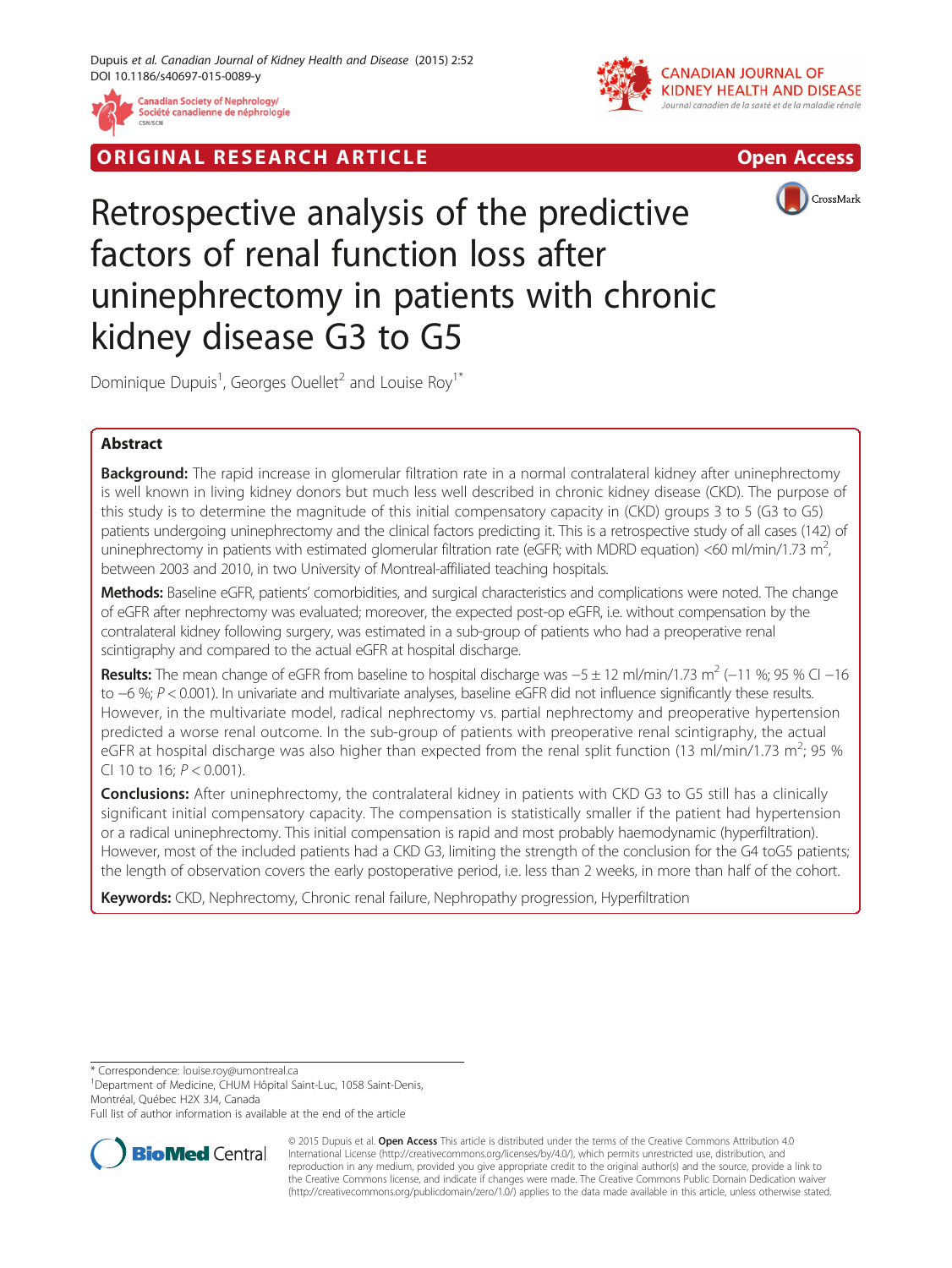## Résumé

Mise en contexte: L'accroissement rapide du débit de filtration glomérulaire du rein controlatéral à la suite d'une uninéphrectomie (uniNPX) est bien connu pour les donneurs de rein vivants, mais est beaucoup moins bien documenté dans le cas des patients souffrant d'une insuffisance rénale chronique (IRC).

Objectif: L'étude avait pour objectif principal de déterminer à quel point la capacité de compensation initiale du rein controlatéral est maintenue chez les patients souffrant d'IRC de stade 3 à 5 après une NPX et quels facteurs cliniques sont susceptibles d'aider à prévoir la perte d'activité fonctionnelle du rein.

Cadre et type d'étude: Il s'agit d'une étude rétrospective de 142 cas de NPX pratiquées entre 2003 et 2010 au sein de deux centres hospitaliers universitaires affiliés à l'Université de Montréal, sur des patients présentant un débit de filtration glomérulaire estimé (DFGe) par l'équation MDRD, inférieur à 60 ml/min/1.73 m<sup>2</sup>. .

Méthode: La mesure du débit de filtration glomérulaire préopératoire, les maladies concomitantes inscrites au dossier, les particularités de la chirurgie ainsi que les complications survenues par la suite, ont été notées pour chaque patient. La variation du DFG a été évaluée après la chirurgie. De plus, le DFG post-op attendu, calculé en ne tenant pas en compte la compensation offerte par le rein controlatéral après la chirurgie, a été estimé pour un sous-groupe de patients qui avaient subi une scintigraphie rénale préopératoire et comparé à la mesure du DFG faite au moment de la sortie de l'hôpital.

Résultats: La variation moyenne du DFG entre les mesures prises avant la chirurgie et celles prises lors de la sortie de l'hôpital était de −5 ± 12 ml/min/1.73 m<sup>2</sup> (−11 %; 95 % IC −16 % à −6 %; P < 0.001). Le DFG initial n'a en aucun cas influencé significativement les résultats qu'ils aient été analysés par un modèle d'analyse unidimensionnelle ou par un modèle d'analyse à variables multiples. Toutefois, dans le second type d'analyse, la présence d'hypertension préopératoire et le type de néphrectomie pratiquée (partielle ou radicale) ont laissé entrevoir de moins bons résultats. Enfin, le DFG mesuré à la sortie de l'hôpital chez les patients qui avaient subi une scintigraphie rénale préopératoire était plus élevé que le DFG prévu, calculé à partir de la division de la fonction rénale (13 ml/min/ 1.73 m<sup>2</sup>; 95 % IC 10 à 16;  $P < 0.001$ ).

Conclusions et limites de l'étude: À la suite d'une néphrectomie, le rein controlatéral des patients atteints d'insuffisance rénale chronique de stade 3 à 5 possède toujours une capacité compensatoire significative du point de vue clinique. Par contre, la compensation est moindre si le patient souffre d'hypertension avant la chirurgie ou lorsqu'il subit une uniNPX radicale, elle est également rapide et probablement hémodynamique (hyperfiltration). Il importe également de noter que la majorité des patients ayant participé à l'étude avait une IRC de stade 3 et que ceci ne permet pas de tirer des conclusions sans équivoque pour les patients de stades 4 et 5. De plus, les observations se sont déroulées sur une très courte période, moins de deux semaines pour plus de la moitié de la cohorte, immédiatement après la chirurgie.

## What was known before

The course of kidney function changes after nephrectomy has been well described in living kidney donors. Data on outcomes in patients with glomerular filtration rate less than 60 mL/min are limited, however.

## What this adds

Loss of kidney function in the immediate postoperative period was low in proportion to the renal tissue removed, suggesting the occurrence of hyperfiltration. This information is useful for preoperative counselling in this population.

## Background

The rapid increase in glomerular filtration rate (GFR) in a normal contralateral kidney after uninephrectomy (compensation) is established by studies on living kidney donors [[1](#page-6-0)–[4\]](#page-6-0). A rapid initial increase in GFR up

to 60–70 % of pre-donation GFR value is observed as early as the first week post-nephrectomy [[2, 4](#page-6-0)] and suggests a haemodynamic response. This is followed by hypertrophic changes in the subsequent weeks to months with a gradual increase and then a stabilisation of kidney function for up to 20 years [[5\]](#page-6-0). Among living kidney donors, favourable long-term outcomes have usually been reported; recent data suggests higher risk of end-stage renal disease (ESRD) when compared to healthy controls, although the absolute risk remains small [[6, 7](#page-6-0)]. However, patients undergoing uninephrectomy for renal cell carcinoma differ from this carefully selected healthy living donor population: they have comorbidities and may have significant chronic kidney disease (CKD) prior to surgery [[8](#page-6-0)]. Therefore, the observed renal compensation and relative benign course observed in living donors might be different in those patients, especially those with prior CKD.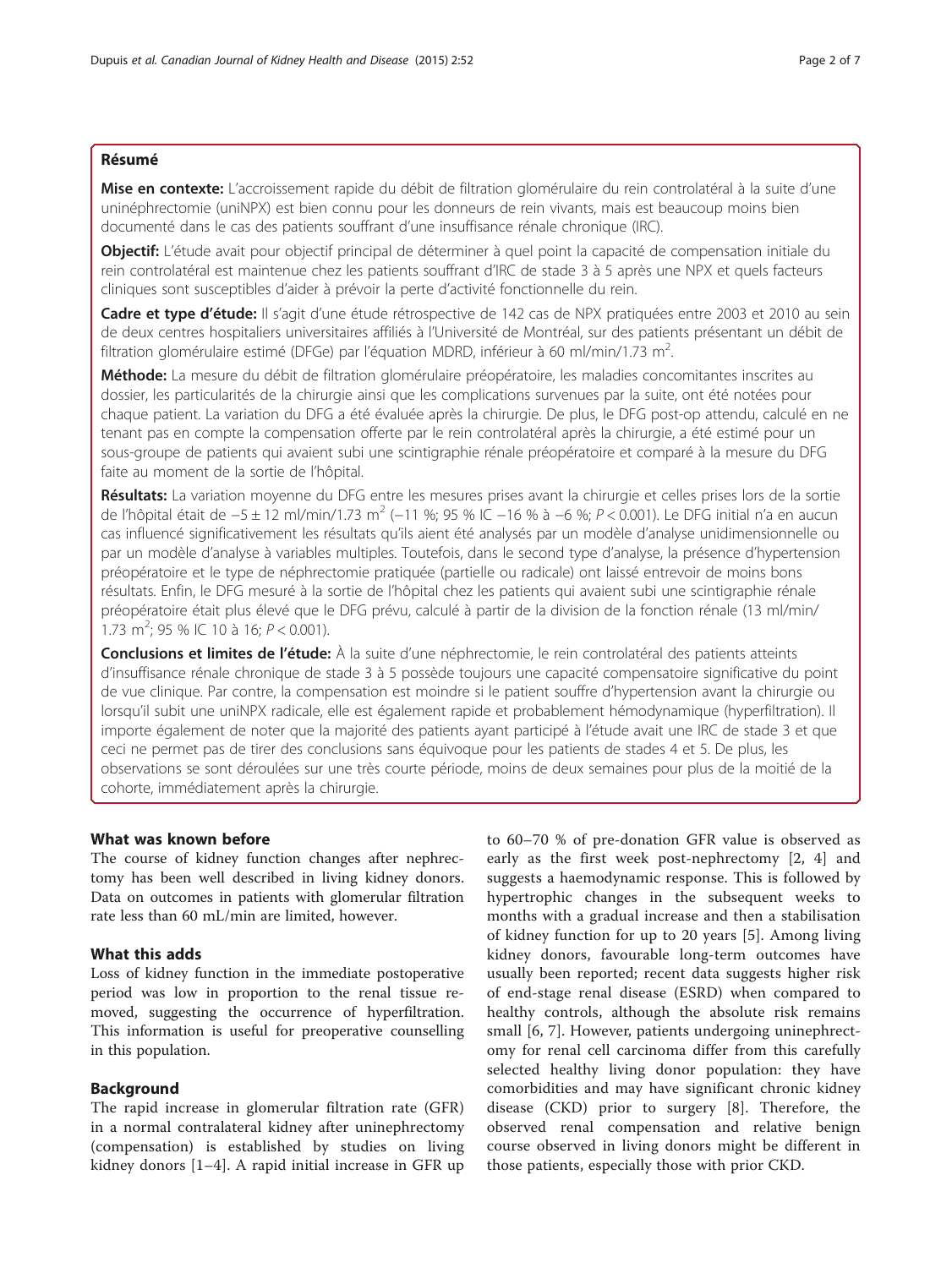Recently, several studies have evaluated the kidney and global outcomes of patients undergoing uninephrectomy [[9](#page-6-0)–[11\]](#page-6-0). Many have done so focusing on different surgical techniques that could preserve renal function, mainly partial nephrectomy [\[12](#page-6-0)–[14\]](#page-6-0). Age, lower preoperative estimated glomerular filtration rate (eGFR), hypertension, proteinuria, postoperative acute kidney injury (AKI), tumour size, ischemia time and radical nephrectomy have been reported as predictive factors of poorer postoperative renal function [[15](#page-6-0)–[19](#page-6-0)]. Only few of these studies have specifically included patients with prior advanced CKD [\[15](#page-6-0), [16](#page-6-0), [20\]](#page-6-0). In a model to identify predictive factors of lower postoperative renal function, Lane BR et al. showed less than 10 % difference between preoperative eGFR and ultimate eGFR in 290 patients with CKD groups 3 to 5 (G3 to G5) over a 1.5-year follow-up after partial nephrectomy [[16\]](#page-6-0). Takagi T et al. also observed that after partial nephrectomy, most patients with CKD G3 and G4 keep a stable renal function; they also showed in a small group of radical nephrectomy (51 patients, 25 % G4 and 75 % G3) that eGFR is rather stable in the first following year [[15, 20\]](#page-6-0). It suggests that, even in patients with advanced renal disease, the remaining renal parenchyma maintains compensatory capacity.

Counselling patients regarding the potential worsening of their kidney function following radical nephrectomy requires more knowledge concerning this specific population. The purpose of this study was to determine if the initial compensatory capacity of the contralateral kidney is still present in our population of CKD G3 to G5 patients after radical nephrectomy. The secondary objective was to determine which factors influence this compensatory capacity.

## Methods

#### Study population

We retrieved the cases of uninephrectomy between January 1, 2003, and December 31, 2010, in Hôpital Maisonneuve-Rosemont and the Centre Hospitalier Universitaire de Montréal (CHUM), two universityaffiliated hospitals in Montreal. Among those cases, we selected the patients who had a baseline eGFR ≤60 ml/min/1.73 m<sup>2</sup>. Patients with metastatic renal cancer, patients with transplants and patients already on dialysis were excluded. Baseline eGFR; patients' comorbidities; surgical characteristics; and complications, medication and hospital length of stay were noted, according to the medical record available. Baseline eGFR was calculated according to the fourvariable Modification of Diet in Renal Disease (MDRD) study equation, with the last available preoperative creatinine. Postoperative eGFR is defined as calculated at discharge from hospital. Data on serum creatinine at hospital discharge and 6 to 12 months postoperatively (if available) were collected.

#### Statistical analysis

Categorical variables are presented as percentages and continuous variables as means and standard deviations (SD).

We compared the preoperative and postoperative eGFR and calculated the proportional change. Moreover, for patients who had a preoperative renal scintigraphy, we estimated the expected postoperative eGFR according to split renal function ("expected-corrected") and then compared this expected-corrected eGFR to the actually observed postoperative eGFR, to see if it would refine our prediction of postoperative kidney function. We used paired  $t$  tests to evaluate the variation between preoperative and postoperative eGFR and between observed and expected postoperative eGFR (and expected-corrected for the scintigraphy sub-group). Univariate analyses were repeated in significant subsets of patients: radical or partial nephrectomy; patients with and without scintigraphy; and patients with baseline eGFR  $\leq$ 45 or 45 to 59 ml/min/ 1.73  $m^2$ . P values of less than 0.05 were considered statistically significant.

Finally, we used a multivariate linear regression model including age, hypertension, proteinuria, baseline eGFR, length of hospital stay, complications in the first week post-surgery, radical nephrectomy and preoperative cessation of angiotensin-converting enzyme inhibitor (ACEI) or angiotensin receptor blocker (ARB). It allowed us to evaluate the impact of those factors on the variation of eGFR after nephrectomy (%) and the difference between actual and expected-corrected eGFR for patients with scintigraphy. R squared and ANOVA tests were used for analyses of the linear regression models. P values of less than 0.05 were considered to indicate statistical significance in those models as well.

IBM SPSS Statistics 21 was used for statistical analyses.

#### Results

Between January 1, 2003, and December 31, 2010, 847 nephrectomies were performed in these two hospitals. Of these nephrectomies, 183 were performed in patients with pre-op eGFR  $\leq 60 \text{ ml/min}/1.73 \text{ m}^2$ , who were not on dialysis and did not have a renal graft in the past; 142 patients were included in the study. Excluded patients had advanced metastatic cancer or incomplete medical record. Patients' baseline characteristics are presented in Table [1](#page-3-0). Diabetes, hypertension, proteinuria and the use of an ACEI or ARB prior to surgery were, as expected, more prevalent among patients with eGFR <45 ml/min/ 1.73  $m^2$ . The majority of our patients (82 %) underwent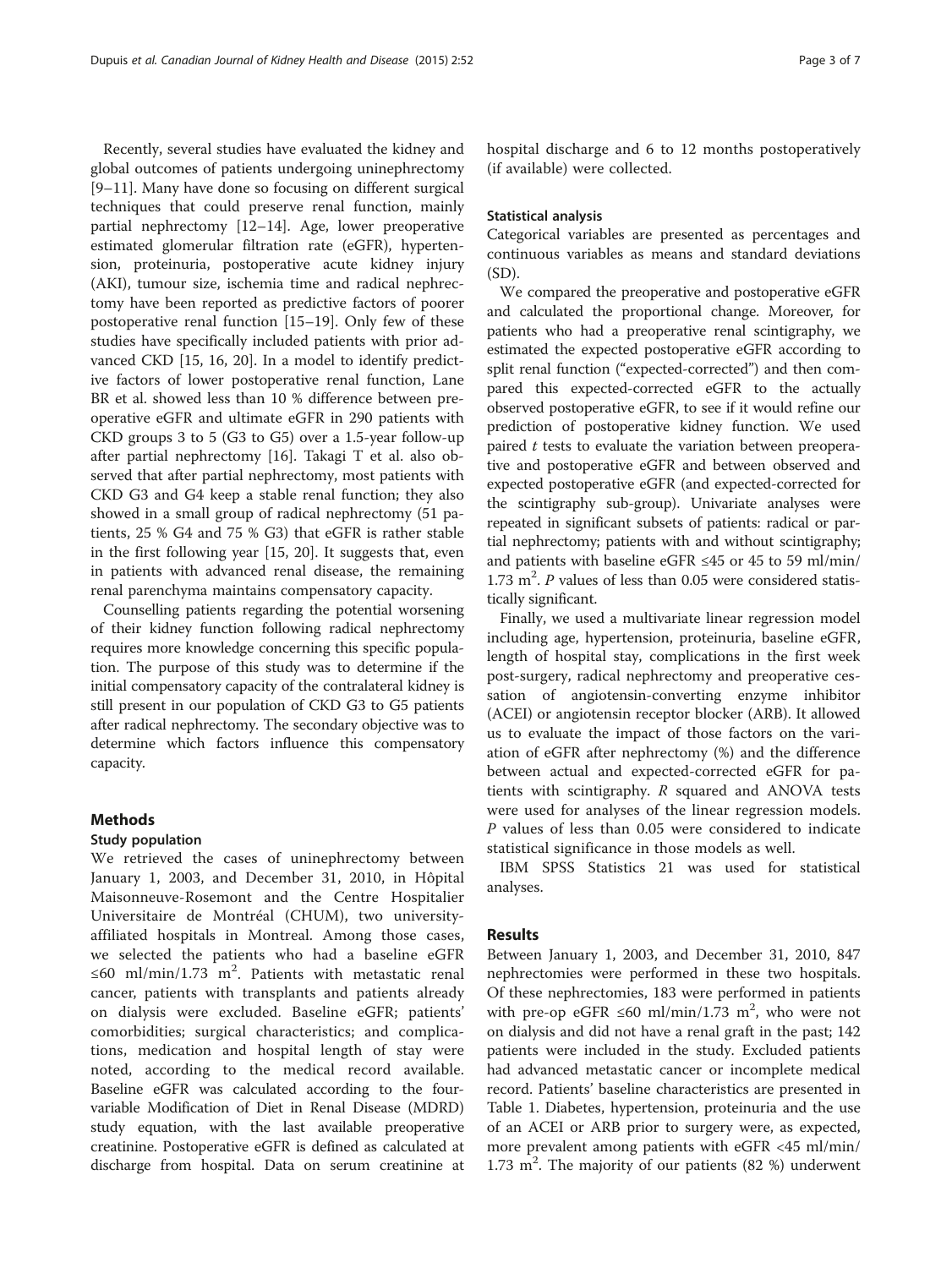#### <span id="page-3-0"></span>Table 1 Baseline characteristics

|                                                      | Baseline eGFR (ml/min/1.73 $m2$ ) |             |             |
|------------------------------------------------------|-----------------------------------|-------------|-------------|
|                                                      | $<$ 45                            | 45 to 59    | Total       |
| Characteristics                                      | $(n = 42)$                        | $(n = 100)$ | $(n = 142)$ |
| eGFR (ml/min/1.73 m <sup>2</sup> )                   | $35 \pm 8$                        | $53 \pm 4$  | $48 \pm 10$ |
| Age (years)                                          | $70 \pm 9$                        | $68 \pm 10$ | $69 \pm 10$ |
| Male                                                 | 28 (67)                           | 52 (52)     | 80 (56)     |
| <b>Diabetes</b>                                      | 23(55)                            | 26(26)      | 49 (35)     |
| Hypertension                                         | 39 (93)                           | 71(71)      | 110 (78)    |
| Proteinuria                                          | 22(54)                            | 29 (29)     | 51 (36)     |
| Vascular/heart diseases                              | 16(38)                            | 40 (40)     | 56 (39)     |
| Preoperative ACEI or ARB                             | 25(60)                            | 49 (49)     | 74 (52)     |
| Radical nephrectomy                                  | 34 (81)                           | 82 (82)     | 116 (82)    |
| Hospital stay length (days)                          | $12 \pm 18$                       | $8 \pm 7$   | 9 ± 12      |
| Complications at 1 week postoperatively <sup>a</sup> | 16(38)                            | 45 (45)     | 61(43)      |
| Hypotension                                          | 8(19)                             | 20(20)      | 28 (20)     |
| Infectious complications                             | 5(12)                             | 11(11)      | 16(11)      |
| Cardiovascular complications                         | 10(24)                            | 8(8)        | 18(13)      |

Data presented as mean ± standard deviation for continuous variables and number of cases (%) for dichotomous variables

eGFR estimated glomerular filtration rate by Modification of Diet in Renal Disease study equation, ACEI angiotensin-converting enzyme inhibitor, ARB angiotensin II receptor blocker

<sup>a</sup>Types of complications are reported for more information, but for analysis purposes, patients were classified as having any complication or no complication. One patient could have one or more types of complications; the (%) represents the proportion of total cohort (142) for each type of complication

a radical nephrectomy; the remainder underwent partial nephrectomy. There was an equal proportion of partial vs. radical nephrectomy in the group of patients with eGFR < or  $\geq$ 45 ml/min/1.73 m<sup>2</sup>, and whether or not a preoperative renal scintigraphy was performed. The pathology was renal cell carcinoma (43 %), urothelial carcinoma (21 %), benign tumour (19 %) and other causes (17 %).

Preoperative imaging reports describing the nonaffected kidney were available in half of the patients, but renal size and volume were not systematically assessed and therefore could not be used as a means of estimating the renal function. However, preoperative renal scintigraphy was available in 42 % of the patients; in these patients, the mean proportional function of the kidney to be removed was  $40 \pm 15$  %, and their baseline eGFR tended to be lower than for patients for whom a preoperative scintigraphy was not performed  $(44 \pm 10 \text{ vs. } 51)$  $\pm$  7 ml/min/1.73 m<sup>2</sup>). Imaging of the contralateral kidney (hyperechogenicity or atrophy) was described as abnormal in 13 % of patients without scintigraphy and 6 % of patients with scintigraphy.

The mean duration of hospital stay was  $9 \pm 12$  days with a median of 6 days; 43 % of hospitalisations were complicated by hypotension, infectious event or cardiovascular event in the first week. The majority (88 %) of patients who stayed hospitalised more than 14 days had complications in the first week. There was no association between a longer hospital stay and eGFR at discharge. Among patients with available follow-up data at 1 year ( $n = 82$ ), 6 patients were on dialysis and 7 had died.

The eGFR decreased significantly after nephrectomy; the mean difference from baseline to hospital discharge was  $-5 \pm 12$  ml/min/1.73 m<sup>2</sup> or  $-11$  % (95 % CI -16 to  $-6$  %;  $P < 0.001$ ), which is less than the theoretically expected 50 % without any compensation from the remaining kidney. Seventy-four patients were using ACEI or ARB prior to hospitalisation; the medication was discontinued before surgery in 29 of them; the mean decrease in eGFR was not significantly different whether the ACEI or ARB were discontinued (−4 ± 12 ml/min/1.73 m<sup>2</sup> or  $-7 \pm 33$  %) or not  $(-5 \pm 12$  ml/ min/1.73 m<sup>2</sup> or  $-11 \pm 27$  %). The decrease in eGFR was significantly steeper in patients who underwent radical nephrectomy  $-6 \pm 12$  ml/min/1.73 m<sup>2</sup> or  $-13 \pm 29$  % vs. partial nephrectomy  $-0.2 \pm 10 \text{ ml/min}/1.73 \text{ m}^2$  or  $-0.2$  $\pm$  21 % ( $P = 0.03$ ) (Fig. [1\)](#page-4-0). However, the decrease in eGFR was not significantly different according to baseline eGFR:  $-3 \pm 11 \text{ ml/min}/1.73 \text{ m}^2$  or  $-13 \pm 37$  % for patients with baseline eGFR <45 ml/min/1.73 m<sup>2</sup>, vs.  $-5 \pm 13$  ml/min/1.73 m<sup>2</sup> or  $-10 \pm 24$  % for patients with baseline eGFR  $45-60$  ml/min/1.73 m<sup>2</sup>. There was a non-significant small increase in eGFR in patients with baseline eGFR <45 ml/min/1.73 m<sup>2</sup> after partial nephrectomy.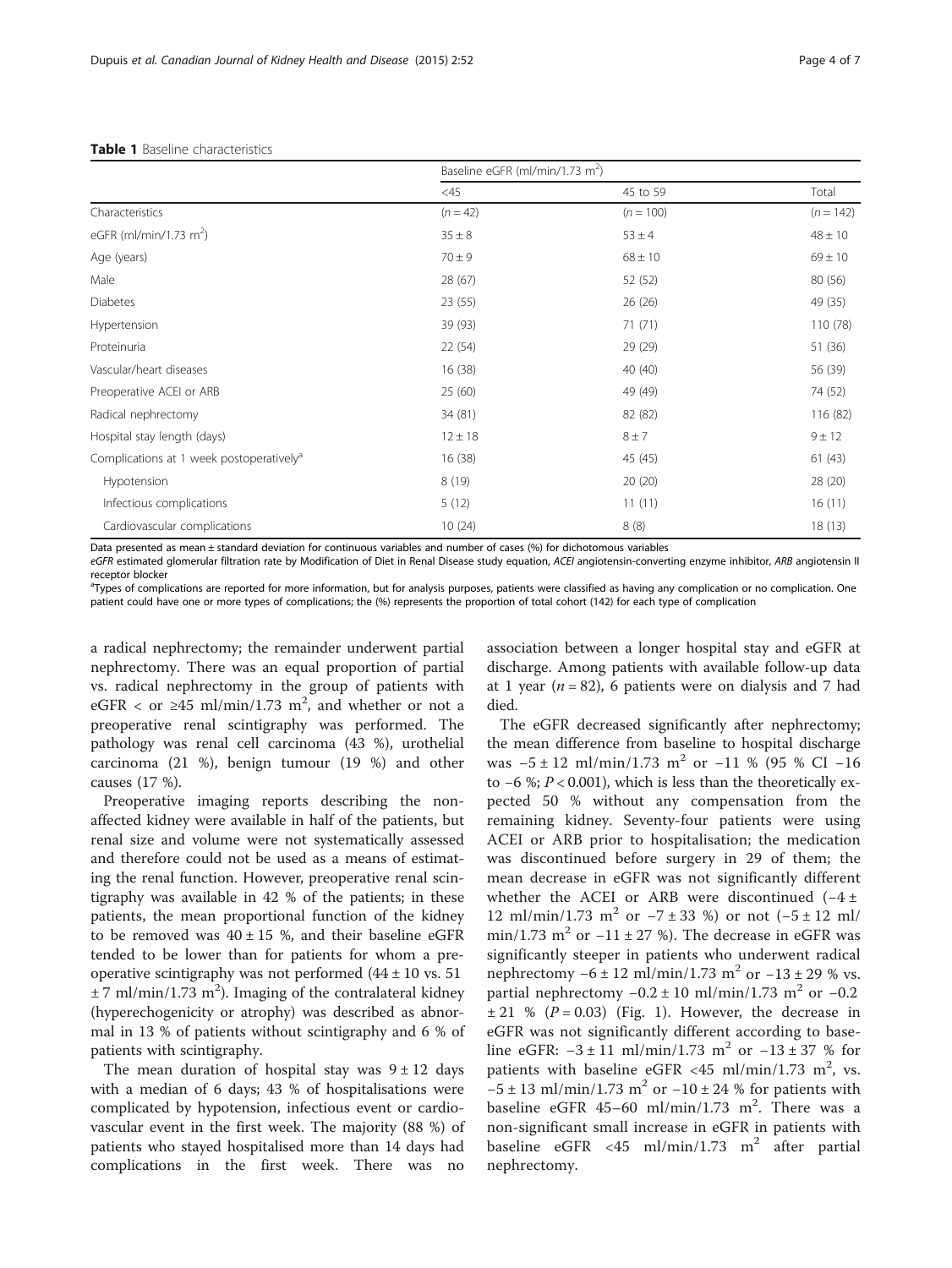<span id="page-4-0"></span>

According to the multivariate model, patients who had preoperative hypertension and patients who underwent radical nephrectomy had a significantly more important proportional decrease in their eGFR (decrease of eGFR/ baseline eGFR in %) at hospital discharge. However, a lower baseline eGFR in this multivariate model did not predict a more significant decrease in eGFR at hospital discharge.

In the sub-group of patients who had a preoperative scintigraphy, the mean change of eGFR was  $-4 \pm 12$  ml/ min/1.73 m<sup>2</sup> or  $-10 \pm 27$  %. The actual eGFR at discharge was higher than the eGFR predicted according to renal split function on scintigraphy (here called "expected-corrected"); the difference between actual and expected-corrected eGFR was 13 ml/min/1.73 m<sup>2</sup> (95 %) CI 10 to 16;  $P < 0.001$ ) (Fig. [2\)](#page-5-0). The scintigraphy only slightly changed the results from an expected eGFR using the theoretical 50 % decrease, as the mean split function of the nephrectomised kidney on scintigraphy was 40 % (Fig. [2\)](#page-5-0). Using the difference between actual and expected-corrected postoperative eGFR as the dependant variable, the multivariate model here shows that, among patients with a preoperative scintigraphy, radical nephrectomy also predicts a significantly worse renal outcome  $(P = 0.001)$ ; meaning that the difference between actual and expected eGFR was smaller in those who underwent a radical nephrectomy. We also observed that in this sub-group of patients with scintigraphy, a longer hospital stay was associated with a significantly higher eGFR than predicted at hospital leave, in other words, patients who stayed in hospital the longest had a higher eGFR at hospital leave than those with a shorter hospital stay.

Among the 8 patients with CKD G4, the mean actual decrease in renal function after radical uninephrectomy was  $-4 \pm 13$  ml/min/1.73 m<sup>2</sup> or  $-25 \pm 56$  %. Two CKD G4 patients started dialysis within a week postoperatively. The only patient with CKD G5 was dialysed 2 days after surgery. The three patients dialysed in the first week after surgery had a preoperative eGFR ≤20 ml/  $min/1.73$  m<sup>2</sup>.

Data on eGFR 6–12 months post-nephrectomy were available in 74 patients; their eGFR decreased by a further  $4 \pm 8$  ml/min/1.73 m<sup>2</sup> after hospital discharge.

## **Discussion**

Rapid partial correction of GFR is well described in healthy living kidney donors [[1](#page-6-0)–[4](#page-6-0)]. A similar observation has been done in patients after partial nephrectomy. However, very few data are available after radical nephrectomy. Our retrospective study indicates that kidneys preserve a capacity of compensating a loss of parenchyma, even in CKD patients. This study helps us in answering a pragmatic question for patients with CKD who face the necessity of undergoing a radical uninephrectomy. In our population, the mean actual loss of renal function at hospital discharge was only 11 %, much less than the theoretical 50 %.

Patients with a planned nephrectomy and CKD are referred to the nephrology clinic as part of their preoperative work-up, in order to assess and discuss the loss of renal function and potential risk of starting haemodialysis. Considering our data, we can improve our counselling and decision-making regarding the risk and early management of chronic renal failure following nephrectomy. A new baseline postoperative eGFR is reached as quickly as 4 days post-nephrectomy [\[16\]](#page-6-0), and the eGFR reached in the first few months is sustained in time over a year [[21](#page-6-0)], which made us comfortable in using MDRD for GFR estimation at hospital discharge, on average 9 days after nephrectomy.

Twenty-nine of our patients had an ACEI or ARB stopped prior to surgery, but the subsequent expected better outcome in eGFR was not statistically significant, when compared to patients who underwent surgery still on ACEI or ARB; this could be due to lack of power, since these patients represented only 20 % of our study group.

A renal scintigraphy was available for 42 % of our patients. It has the theoretical benefit of better approximating the expected decrease in eGFR after nephrectomy; however, our data do not support this advantage if prescribed routinely pre-nephrectomy, as shown in Fig. [2.](#page-5-0) It is still possible that in patients with a marked asymmetry of GFR between kidneys, scintigraphy might be helpful in predicting the outcome; volume estimation methods by magnetic resonance or ultrasound could also permit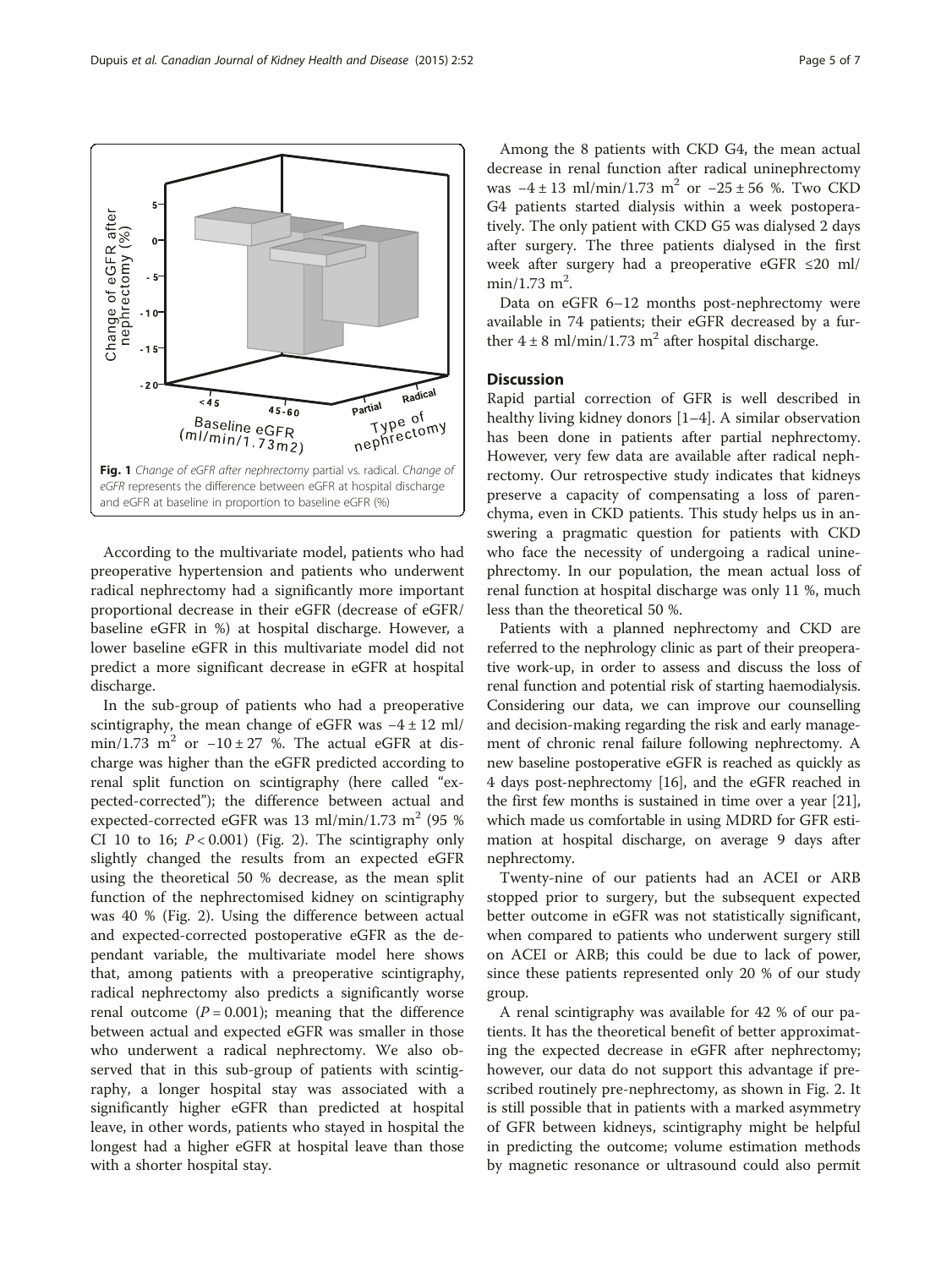<span id="page-5-0"></span>

an estimation of the differential function but were not available for this retrospective report. The multivariate model in patients who underwent renal scintigraphy preoperatively showed an even higher eGFR than expected in those patients with a longer hospital stay; this could suggest a continued increase in GFR post-op, as described in some studies on living donors, an increased total body water because of hydration during hospitalisation or a decrease in muscular mass in patients submitted to a long hospital stay.

In recent years, partial nephrectomy has been advocated as the method of choice to reduce renal function loss after nephrectomy. The 2010 update of the European Association of Urology Guidelines on Renal Cell Carcinoma designates indications of partial nephrectomy (nephron-sparing nephrectomy); they establish that having a contralateral kidney affected by a condition that could impair renal function in the future is a relative indication [[22\]](#page-6-0). Nowadays, we might expect an even better outcome of postoperative eGFR with the more systematic use of partial nephrectomy. This is suggested by a better renal outcome in our patients with partial nephrectomy and is in accordance with previous reports describing less ESRD and CKD with partial nephrectomy [\[19\]](#page-6-0), although some data question the positive impact of partial nephrectomy in CKD G3 [[20](#page-6-0), [23\]](#page-6-0).

There are several limitations in our study. First, this is a retrospective study, with biases of selection and uncontrolled confounding factors. Second, the limited data at 6 to 12 months shows a small further decrease

 $(4 \text{ ml/min}/1.73 \text{ m}^2)$  in GFR during the first year following nephrectomy, but the course of renal function in the year after nephrectomy is not clearly described by our data. With lower GFR from any cause comes hyperfiltration that leads to further gradual decreasing in GFR; this has been observed also in post-nephrectomy [[17](#page-6-0)]. The progression of CKD and the risk of ESRD, especially after 1-year post-nephrectomy, are not addressed by this study. Another limiting factor for the interpretation of the results is the small number of patients who had an eGFR lower than 30 ml/min/  $1.73$  m<sup>2</sup>, limiting our conclusions mainly to CKD G3 patients; only 8 patients had CKD G4 and one had CKD G5.

## Conclusions

After total uninephrectomy, the contralateral kidney in patients with CKD G3 and possibly G4 still has a clinically significant initial compensatory capacity. The preservation of renal function is smaller if the patient has preoperative hypertension or undergoes a radical nephrectomy. This compensation seems rapid and hence is most probably haemodynamic, as described in living kidney donor models. Further research is needed to confirm these findings in a prospective manner and to further evaluate the outcome of CKD G5 patients, as well as the long-term renal outcome.

#### Competing interests

The authors declare no intellectual or financial conflict of interest. There was no financial support for this study. The authors declare that they have no competing interests.